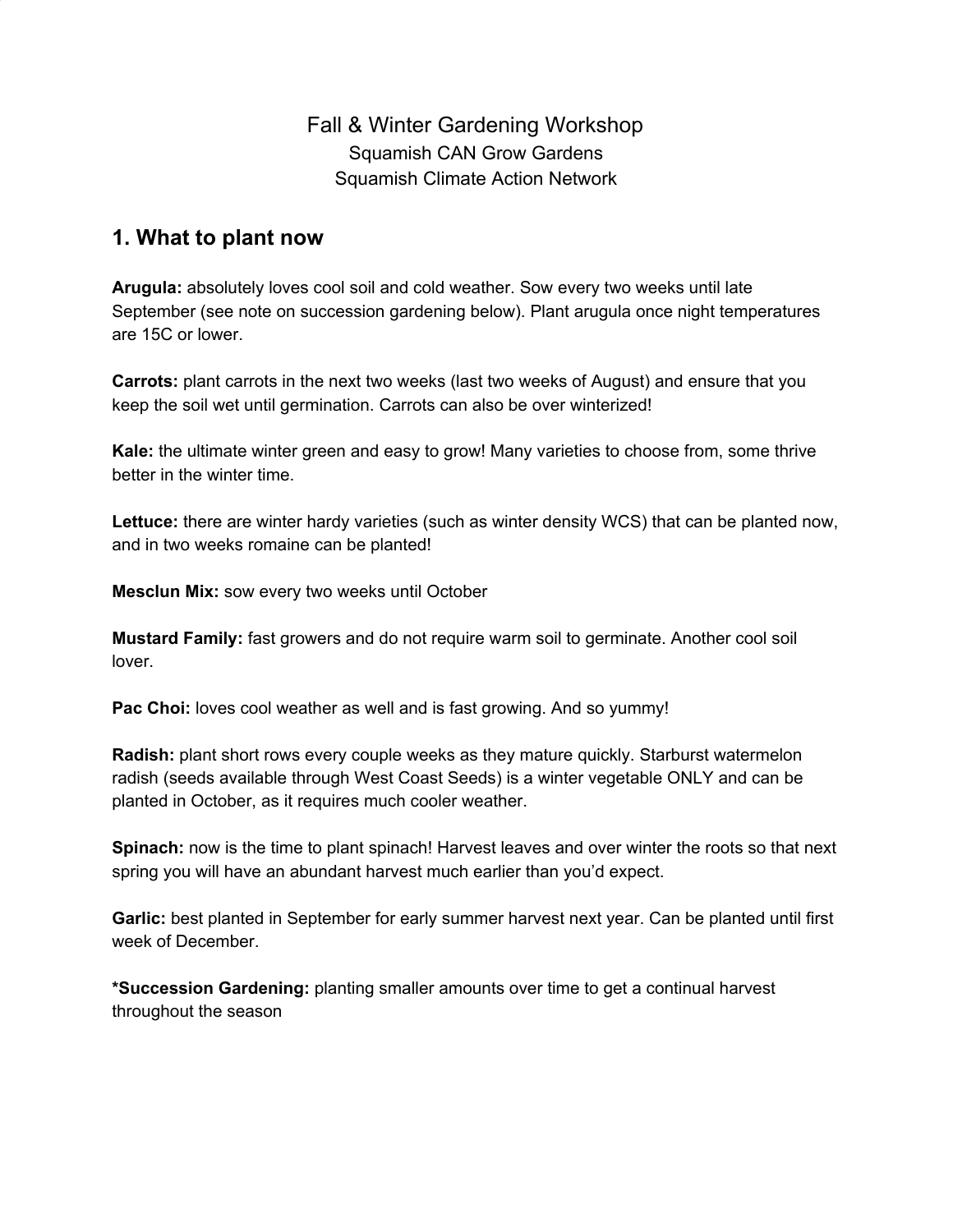# **2. Garden Cleanup-what to leave, what to pull**

- **Option 1- Conventional:** When plants have been harvested or have died back, remove plant material and compost it if it is not diseased. Pull weeds. Till soil if needed to apply lime or other amendments. Seed cover crop or apply mulch.
- **Option 2- No dig/chop & drop:** Chop off plants and weeds at soil level. Leave roots in ground. Chop up the plants that were cut and use them as as part of your mulch, or compost them. Apply your choice of mulch, or seed a cover crop. (Careful not to use diseased plant material as mulch, and some extra-spready weeds like bindweed can go in the garbage instead.) With the no-dig method, cover crop can be chopped and dropped, mulched over, and little holes dug to plant seeds or seedlings in spring. Cover crop can also be chopped at soil level, and worked into the top few inches of soil (not strictly no-dig).
- **Biennial plants** you can leave for winter harvest and continued growth next year, i.e. kale
- **Crops to leave in ground for winter harvest**: arugula, kale, brussel sprouts, cabbage, cauliflower, beets, carrots, corn salad, broccoli, kohlrabi, leeks, mustards, parsley, peas, radish, spinach, swiss chard, turnips. Some crops prefer to be covered in winter. See cold frames below.
- Remember: plants grow much slower when there is less light- plant extra plants!

# **3a. Cover crops (aka living mulch aka green manure)**

### **What is a cover crop?**

- A cover crop is a crop grown for the protection and enrichment of soil
- For this time of year, **BUCKWHEAT & OATS** are great! These can be tilled under when the frost comes, in this region it is around November 2.
- Are as effective as animal manure for producing humus (which increases soil structure and fertility)

### **Why cover crops?**

- **Suppress weeds**
- **● Builds productive soil**
- **● Help control pests and diseases**
- **● Reduce soil loss from water erosion**
- **● Maintain soil surface infiltration so soil does not compact**
- **● Improves soil structure**
- **● Feed and provide shelter for birds, wildlife, and beneficial insects**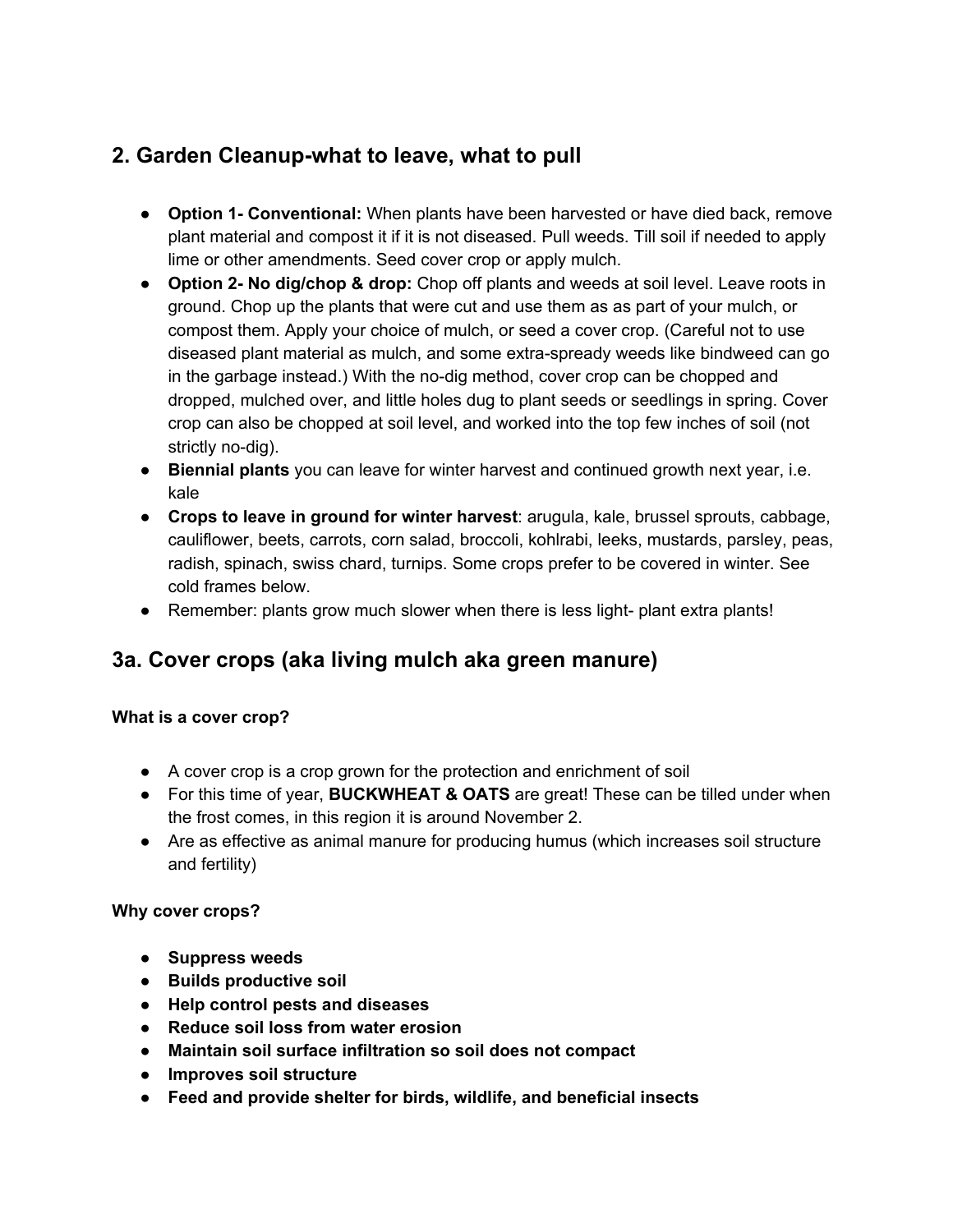## **● Fix nitrogen in soil**

## **How do I plant cover crops?**

- Gently work soil with a small hand rake, toss in the seeds, and rake them in. It's that easy!
- Care is fairly low maintenance: water and most importantly be sure to manage your cover crop by cutting it back BEFORE the top growth gets out of control. You can do this by cutting it back, or you can till it right into your soil. With buckwheat and oats this will need to be done before the frost comes.

## **What kind of cover crops are there?**

**Buckwheat:** Hardy annual that is a very fast growing plant! Can reach 1 meter tall in less than a month. Its white flowers attracts pollinating insects and can smother out other competing weeds. Within ten days of blooming (or anytime before that) you can cut and till under to improve organic matter and soil structure.

**Grasses and Grains:** Oats, barley, wheat and rye are all cereal grasses that produce dense root masses and are very good for protecting the soil over the winter. Even if they die back under frost, the roots will remain intact to prevent soil erosion! Some varieties are hardier than others, such as fall rye. These plants will use a lot of soil nitrogen which will be integrated back into the soil as they break down.

**Legumes: (crimson clover, hairy vetch, alfalfa and field peas)** Nitrogen is one of the hardest nutrients to maintain in soil, and one way for an organic gardener to get nitrogen into the soil is through the use of legumes. Legumes have co-evolved with a bacteria known as Rhizobia to form a symbiotic relationship. The roots of legumes have nodules that contain the bacteria that converts nitrogen in the air so it is available for plants, and the plant gives carbs, proteins and oxygen to the Rhizobia. Planting these cover crops will provide your vegetable gardens with much needed nitrogen.

### **When do I plant cover crops? What do I plant? Depends on many things!**

- Time of year refer to cover crop planting chart
- What you are growing & space

What you are growing and space: Succession cropping is an easy way to combine cover crops with your garden year round. For example, after spring crops of lettuce, radish, and spinach, you can plant a fast-growing cover crop like buckwheat. In our climate you can do this and still have time to plant frost-tolerant vegetables.

Interplanting cover crops with vegetables is possible but is certainly a bit trickier. A good rule of thumb is to sow the cover crop seed into the vegetable bed one-third of the way through a vegetable's crop growing cycle. The key to this method also is to provide ample water and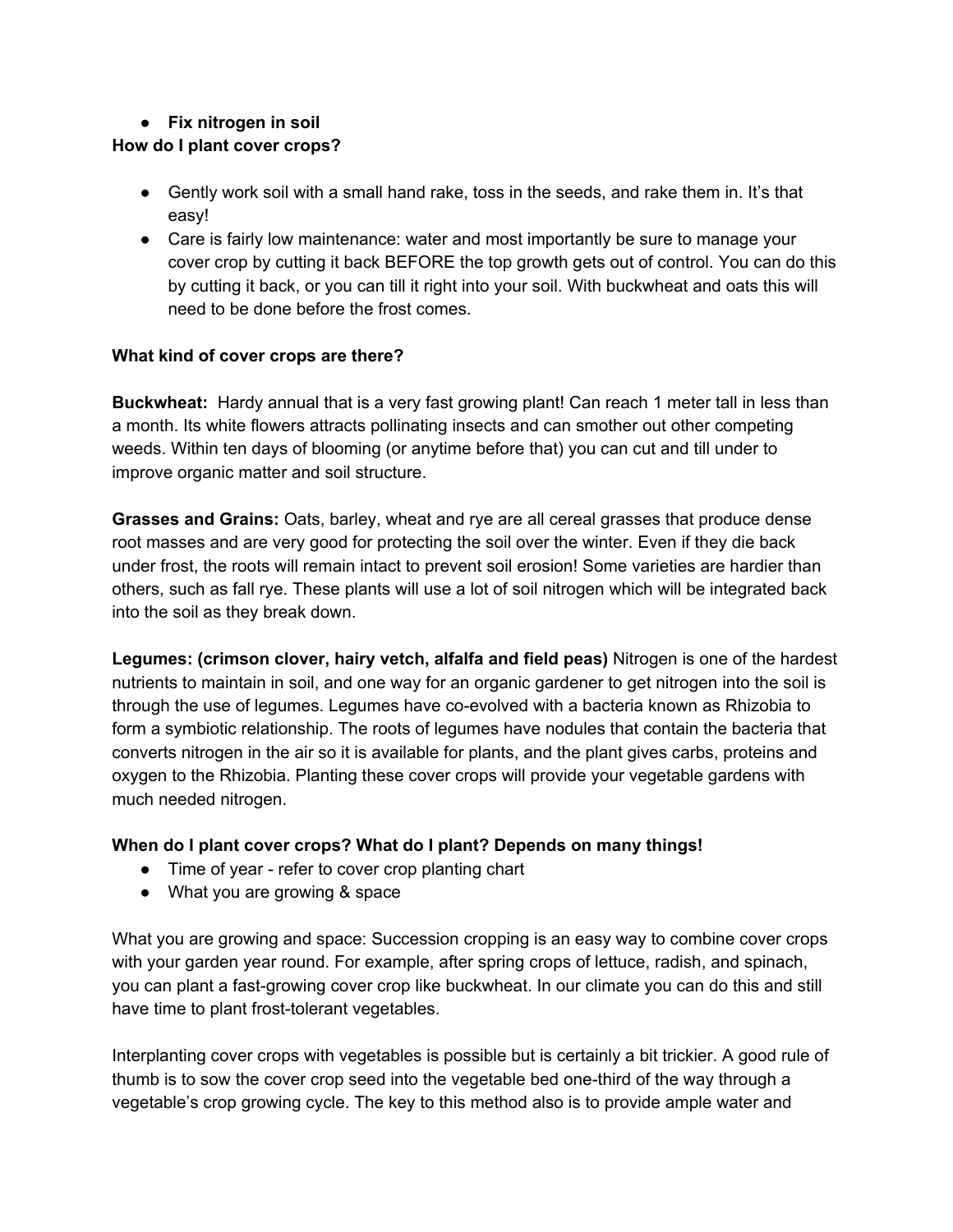nutrients to both cover crop and vegetable crop and to control the growth of the cover crop so it doesn't take over.

You can also plant cover crops in areas where you are NOT growing vegetables over the winter season in order to build soil and keep out weeds and pests.

# **3b. Mulching**

## **Why mulch?**

- **● Water retention**
- **● Weed suppression**
- **● Regulates temperature**
- **● Adds nutrients and organic matter to soil, provides food for worms etc.**
- **● Prevents soil erosion and compaction from heavy rains**
- **It's more work to apply in the fall than a cover crop, but easier to deal with in the spring. Mulch materials are usually free (i.e. leaves), while cover crop seeds cost money.**

## **What likes mulch?**

- Perennial shrubs: roses, rhododendrons, azaleas.
- Annual flowers
- Veggie gardens
- Garlic

## **What mulch to use?**

- Straw (not hay!), shredded leaves (can chop up by lawn mowing over them-don't use walnut or cedar), nut hulls, aged sawdust or woodchips (can be acidic), aged manure or compost, tree branches (evergreen-acidic, or deciduous, chipped or not), pine needles (good for acid-loving plants), newspaper, grass clippings, and seaweed (don't harvest in spring to help herring eggs). Comfrey, stinging nettle, dock, and burdock leaves are full of nutrients-can add as a base layer right on top of soil.
- Fibrous and fresh material such as straw, shredded leaves and bark chips are best applied in the fall vs. spring, so they don't steal nitrogen while they decompose from growing plants.

## **When to apply?**

Flowers and Veggies: When plants have been harvested (veggies) or plants have died back (flowers). Before the first frost so beneficial critters can continue their work a bit longer. Trees and shrubs: After a few hard frosts.

Use 2-3 inches for a finer mulch like sawdust, 5-6 inches or more for a coarser mulch like wood chips or straw.